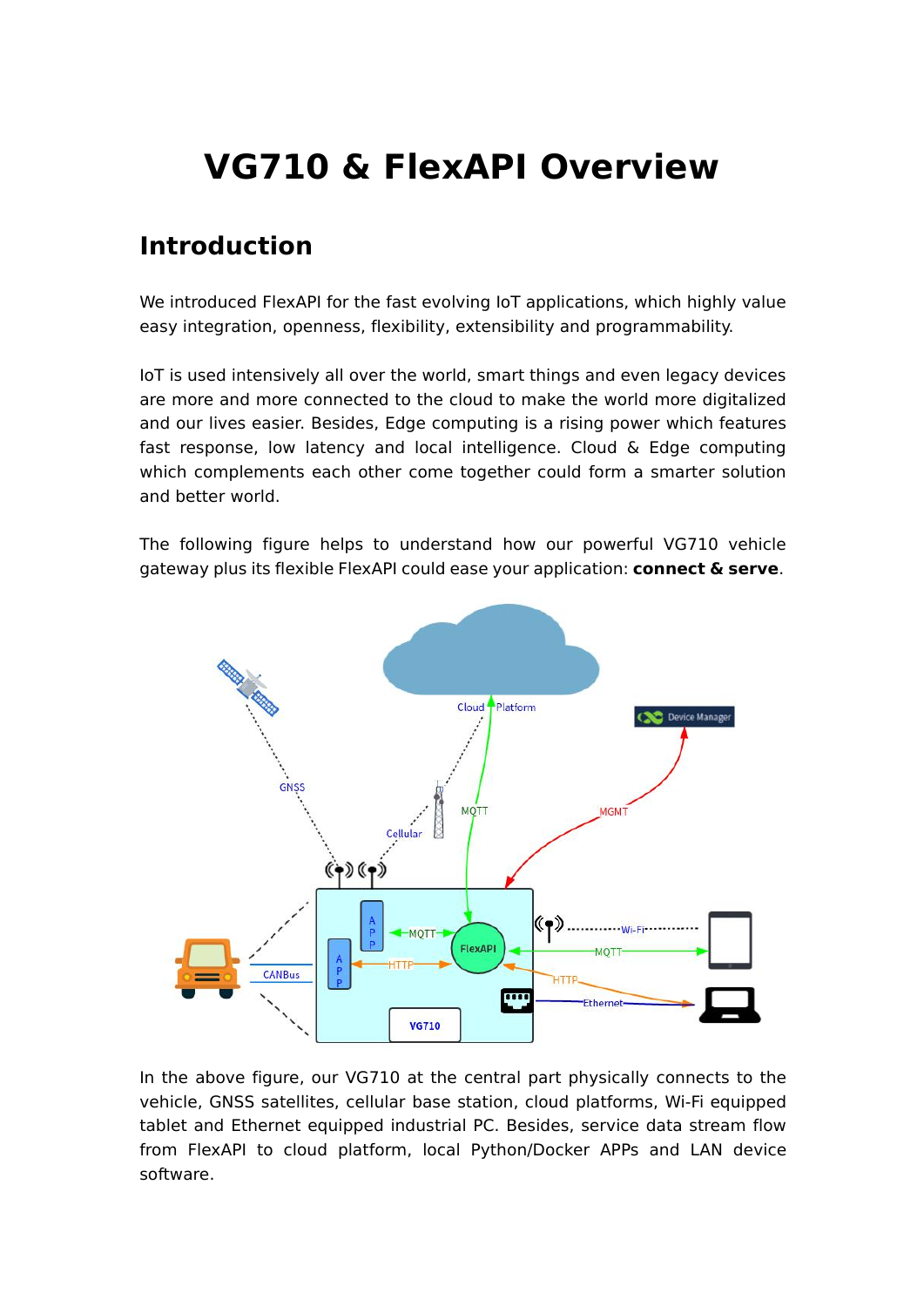#### **VG710 overview**

An ideal solution first needs powerful hardware features. Our VG710 vehicle gateway has the following advantages:

#### **1. Specially designed all in one solution**

In a single box integrates: *Cellular LTE Advanced Cat6 Wi-Fi 5 Gigabit Ethernet GNSS with Dead reckoning support Accelerometer and gyroscope sensors CANBus Serial interface IOs and Bluetooth*

#### **2. Powerful networking ability**

High speed cellular WAN for always online & fast connection. High speed WLAN for seamless wireless experience. High speed Gigabit LAN for stable connection.

#### **3. Edge computing ready**

Processing power: *ARM Cortex A7 Quad-Core 717MHz RAM: 512MB(optional 1GB) eMMC storage: 8GB* Python & Docker support

#### **4. Vehicle condition aware**

Supports real-time GNSS location, motion detection, IO monitoring and OBD-II/J1939 data acquisition to know exactly what's going on.

#### **5. Proven embedded firmware**

Modular design, stable, efficient, high availability and auto fault recovery.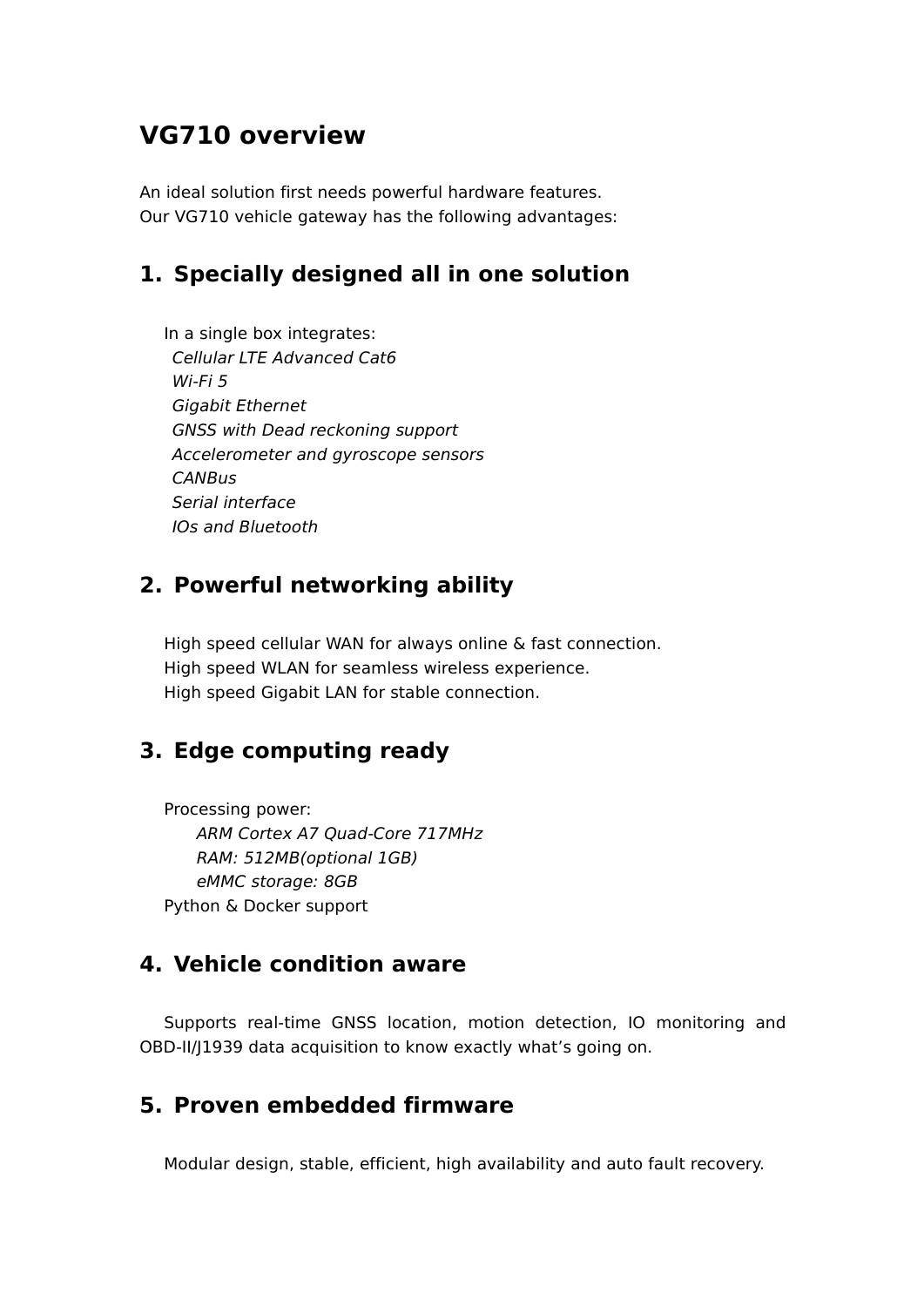## **FlexAPI overview**

An ideal solution further needs flexible software for application integration. Here comes the FlexAPI, which provides unified data and control services.

FlexAPI is designed to be Cloud and Edge friendly, you can use it for both your cloud platform integration and field Edge computing. It's network oriented and programming language independent.

For Cloud platform integration, FlexAPI provides MQTT APIs and acts as MQTT client.

For Edge computing, you can use your Python or Docker APP to access its service, or even from your LAN device software. You also have the freedom to use MQTT or HTTP per your choice.

The following outlines the choices to use FlexAPI:

- 1. Cloud platform integration.
- 2. Run python APPs inside VG710 gateway.
- 3. Run docker APPs inside VG710 gateway.
- 4. Access FlexAPI from LAN device software via MQTT broker.
- 5. Access FlexAPI from LAN device software via REST API.

The following figure illustrates FlexAPI in MQTT form.

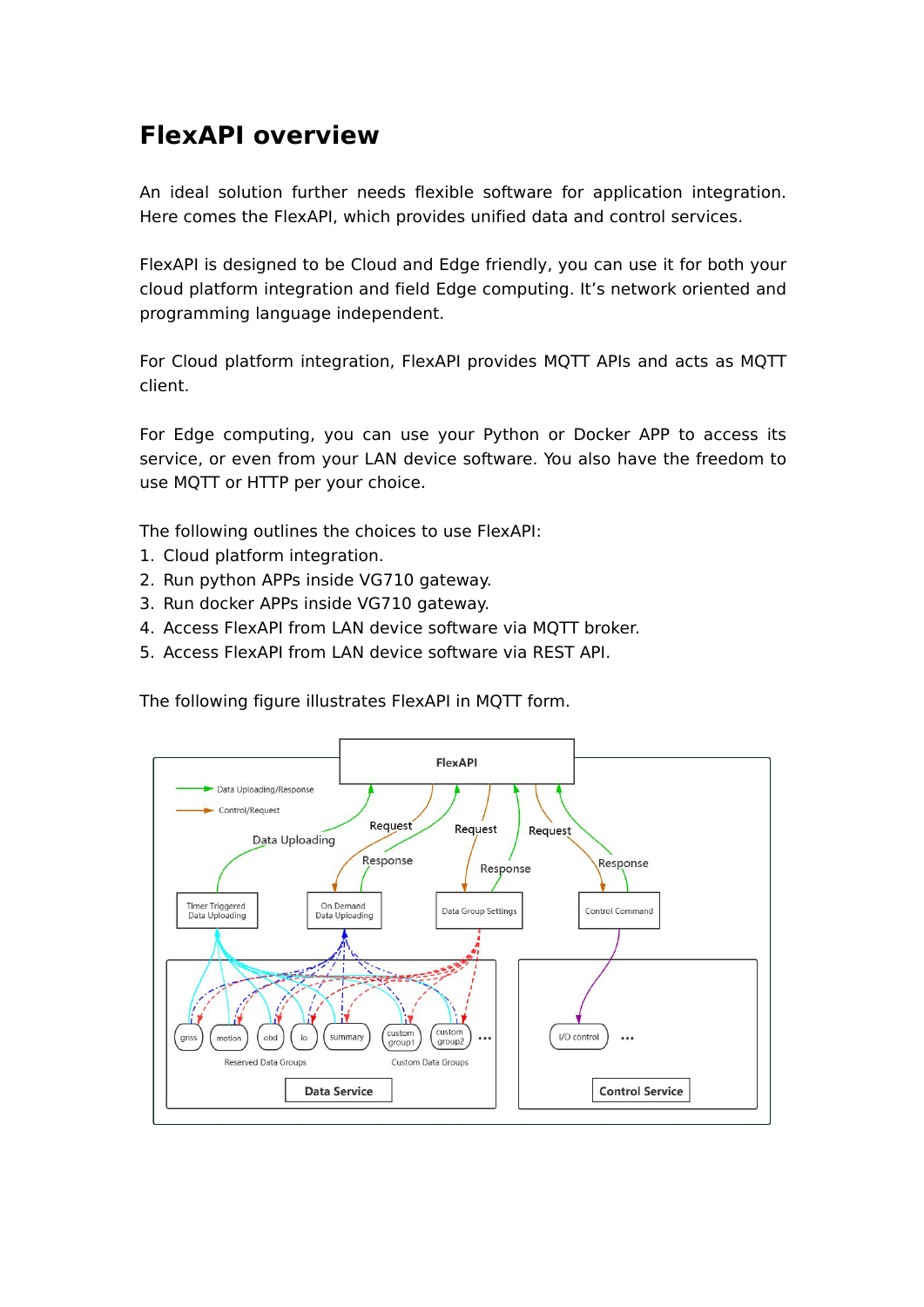# **FlexAPI Use Cases**

# **1. Cloud platform integration**

You first need to setup your MQTT broker and make it accessible. Configure your MQTT broker settings which includes its address, port and authentication. Client ID needs to be unique so that your platform could distinguish multiple VG710 gateways. Check WebUI: APP >> Third-Party Platform

| Enable                       |                                                   |
|------------------------------|---------------------------------------------------|
| <b>Server Address</b>        | 118.24.6.21                                       |
| Port                         | 1883                                              |
| <b>Client ID</b>             | VG7101234568888                                   |
| <b>Enable Authentication</b> |                                                   |
| <b>Keep Alive</b>            | 60<br>S                                           |
| <b>Clean Session</b>         |                                                   |
| <b>TLS Encryption</b>        | None<br>$\checkmark$                              |
| <b>Include Invalid Data</b>  |                                                   |
| <b>FlexAPI Config File</b>   | Import<br>Export<br>Restore default configuration |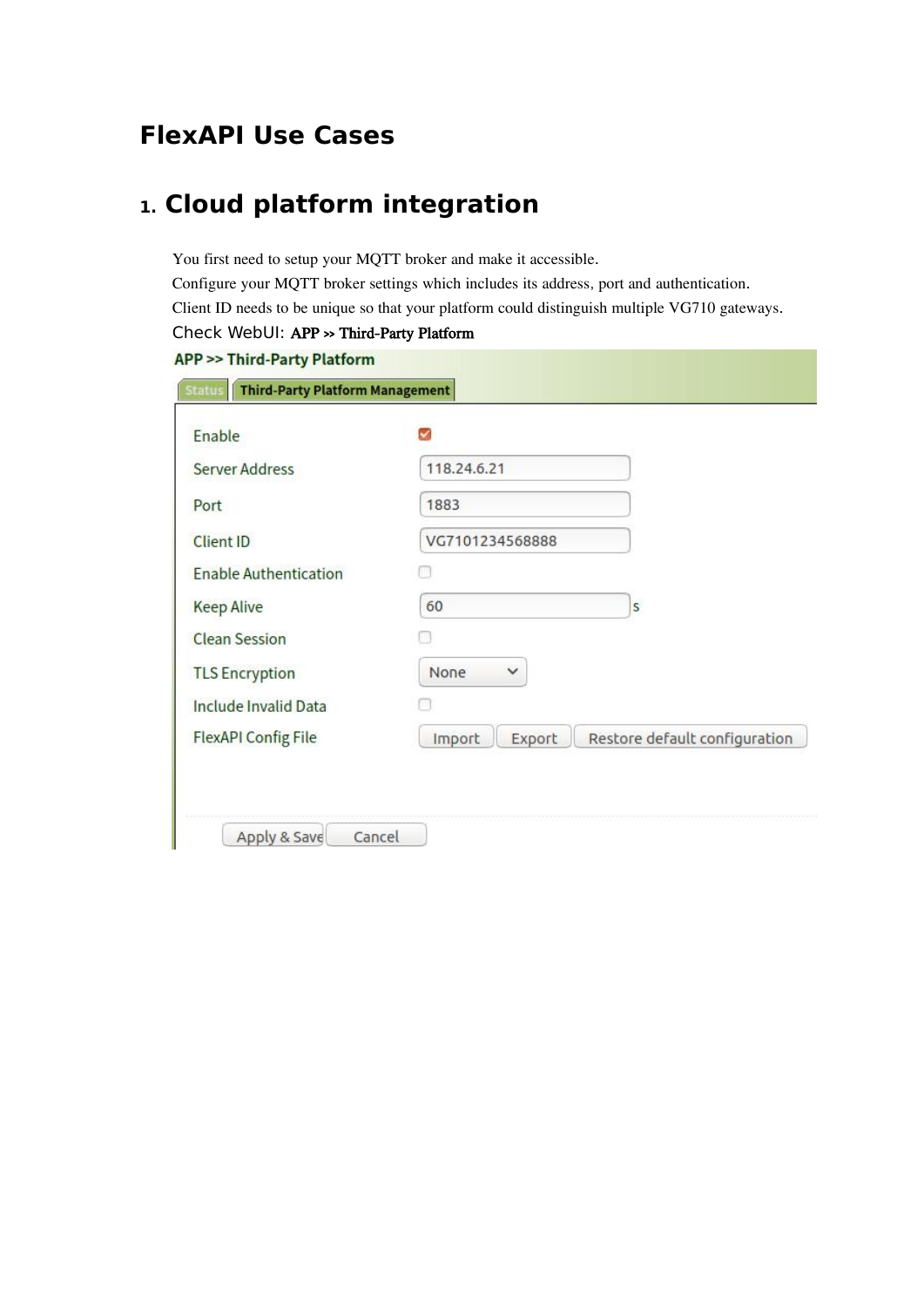# **2. Run python APPs inside VG710 gateway**

You first need to install python SDK on VG710.

After that you can use VS Code IDE to connect to VG710, edit and pack your APPs.<br>Then you can import configure and start your APPs.

 $\frac{1}{2}$  import, configure and start your APPs.

| Then you can import, configure and start your APPS.<br>Check WebUI: APP >> APP   |                         |                |                                 |                                                 |
|----------------------------------------------------------------------------------|-------------------------|----------------|---------------------------------|-------------------------------------------------|
| APP >> APP                                                                       |                         |                |                                 |                                                 |
| <b>APP Management</b><br><b>Status</b>                                           |                         |                |                                 |                                                 |
|                                                                                  |                         |                |                                 |                                                 |
| <b>APP Manager Status</b>                                                        | Running                 |                |                                 |                                                 |
| <b>Python Version</b>                                                            | Python3                 |                |                                 |                                                 |
| <b>SDK Version</b>                                                               |                         | 1.3.8 Upgrade  |                                 |                                                 |
| <b>Debug Server Status</b>                                                       | <b>Running</b>          |                |                                 |                                                 |
| <b>APP Filesystem Use%</b>                                                       |                         | 3% of 6640 MB  |                                 |                                                 |
| Data/Log Filesystem Use%                                                         |                         | 3% of 6640 MB  |                                 |                                                 |
| <b>Extended Memory Card</b>                                                      | Recognized              |                |                                 |                                                 |
| Extended Filesystem Use%                                                         |                         | 0% of 14789 MB |                                 |                                                 |
| <b>Extended Filesystem DIR</b>                                                   | /mnt/sd                 |                |                                 |                                                 |
| <b>APP Running Status</b>                                                        |                         |                |                                 |                                                 |
| APP Name APP Version SDK Version<br>ID                                           |                         | <b>State</b>   | <b>Uptime</b>                   | <b>Action</b>                                   |
| HelloWorld<br>1.0.0<br>$\mathbf{1}$                                              | 0.2.0                   | running        | pid 2240, uptime 1 day, 1:45:52 | Clear Log<br>Show Log<br>Download Lo            |
| $APP \geq$ $APP$<br><b>APP Management</b><br>Statu:<br><b>Enable APP Manager</b> | ☑                       |                |                                 |                                                 |
| <b>Enable IDE Debug</b>                                                          | ☑                       |                |                                 |                                                 |
| <b>Enable Extended Flash</b>                                                     | n                       |                |                                 |                                                 |
| <b>Import APP Package</b>                                                        |                         |                |                                 |                                                 |
| No file selected.                                                                |                         | Browse.        | Upload                          |                                                 |
| <b>APP Configuration</b>                                                         |                         |                |                                 |                                                 |
| Enable ID APP Name APP Version SDK Version Start Parameters Logfile Size(MB)     |                         |                |                                 | <b>Operation Method</b>                         |
| ☑<br>1 HelloWorld<br>1.0.0                                                       | 0.2.0                   |                | 1                               | Import Conf Export Conf Export App<br>Uninstall |
|                                                                                  |                         |                |                                 |                                                 |
| <b>APP Management</b>                                                            |                         |                |                                 |                                                 |
| Start All<br>Stop All                                                            | Restart All             |                |                                 |                                                 |
| <b>APP Name</b><br>ID                                                            | <b>Operation Method</b> |                |                                 |                                                 |
| <b>HelloWorld</b><br>1<br>Start                                                  | Stop                    | Restart        |                                 |                                                 |
|                                                                                  |                         |                |                                 |                                                 |
| Apply & Save<br>Cancel                                                           |                         |                |                                 |                                                 |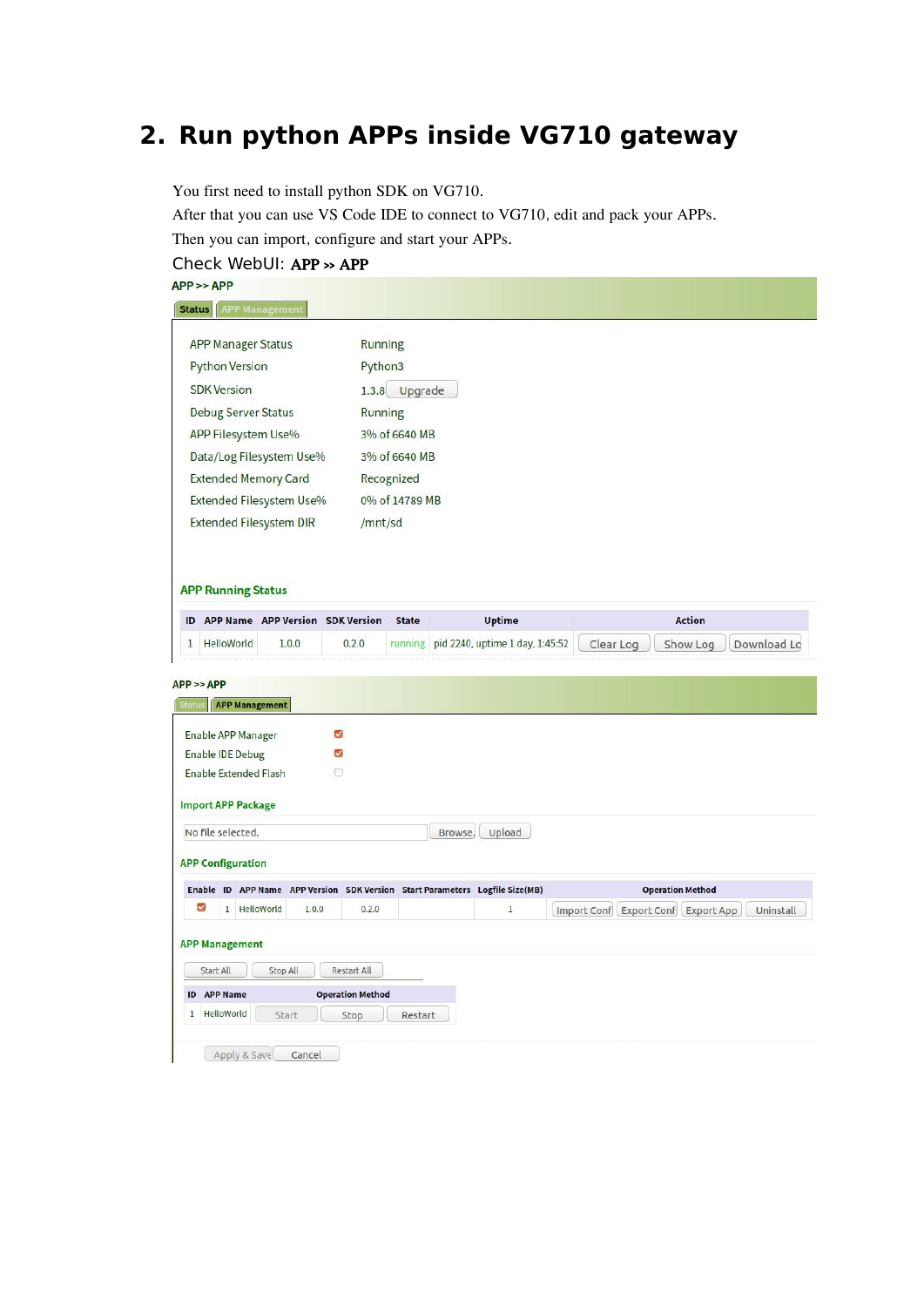# **3. Run dockerAPPs inside VG710 gateway**

You first need to install Docker SDK.

On docker management page, you can import or pull your Docker images to create docker APPs.

| Enable          |                    |
|-----------------|--------------------|
| Version         | 18.06.2-ce Upgrade |
| <b>Username</b> | admin              |
| Password        |                    |
| Port            | 9000               |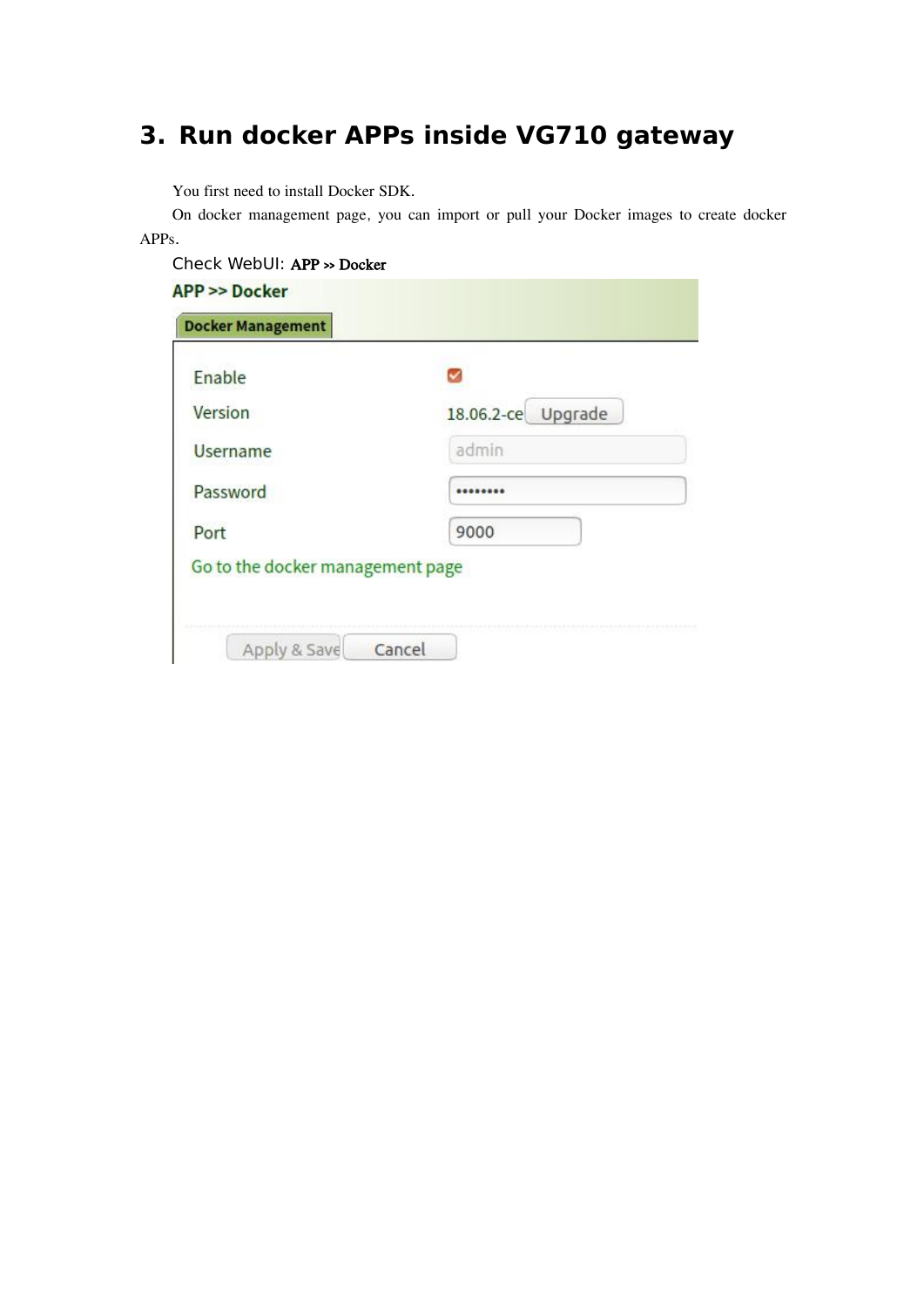### **4. Access FlexAPI services via MQTT broker**

Your APPs can use MQTT client to connect to MQTT broker for FlexAPI services. Examples include tablet connected to VG710 via Wi-Fi or industrial PC connected to VG710 via Ethernet.

You first need to enable the Local MQTT Broker and set your password for authentication.

| Check WebUI: APP >> Local MQTT Broker |  |
|---------------------------------------|--|
|---------------------------------------|--|

| <b>Local MQTT Broker Management</b> |                                                   |
|-------------------------------------|---------------------------------------------------|
| Enable                              |                                                   |
| <b>Enable Authentication</b>        |                                                   |
| Username                            | admin                                             |
| Password                            |                                                   |
| Persistence                         |                                                   |
| <b>Listening Address</b>            | 10.5.16.197:1085                                  |
| <b>Include Invalid Data</b>         |                                                   |
| <b>FlexAPI Config File</b>          | Restore default configuration<br>Export<br>Import |

### **5. Access FlexAPI services via REST API**

Your APPs can also use REST style APIs for FlexAPI services. You first need to enable REST API for localhost or localhost & LAN access.

#### Check WebUI: APP >> REST API

For localhost only access, which means your APPs run on VG710, check the following settings. In this case you will use HTTP for service access and you don't need authentication process.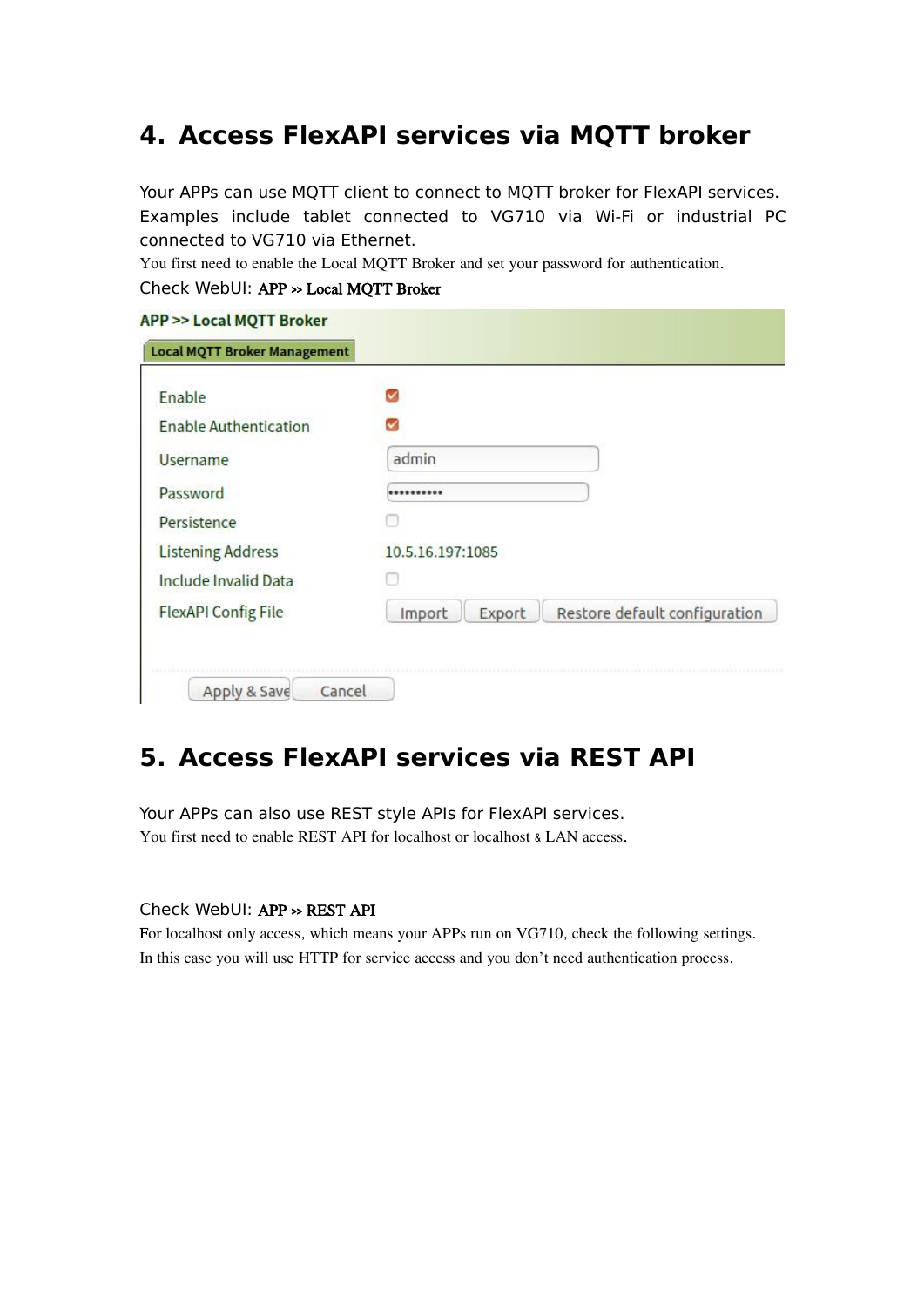| Enable                          | $\checkmark$<br>Localhost                         |  |
|---------------------------------|---------------------------------------------------|--|
| <b>Localhost Listen Address</b> | http://127.0.0.1:5432                             |  |
| <b>Include Invalid Data</b>     |                                                   |  |
| <b>FlexAPI Config File</b>      | Restore default configuration<br>Export<br>Import |  |

For localhost & LAN access, check the following settings. In this case you will use HTTPS for service access and your APPs need to use access token for authentication.

| Enable                          | Localhost & LAN V                                 |
|---------------------------------|---------------------------------------------------|
| <b>Localhost Listen Address</b> | http://127.0.0.1:5432                             |
| <b>LAN Listen Address</b>       | https://10.5.16.197:60000                         |
| <b>LAN Access Token</b>         | Refresh Token<br>iWUFB4y7720f841yLcR10dLTuo2TO4JR |
| Include Invalid Data            |                                                   |
| <b>FlexAPI Config File</b>      | Restore default configuration<br>Export<br>Import |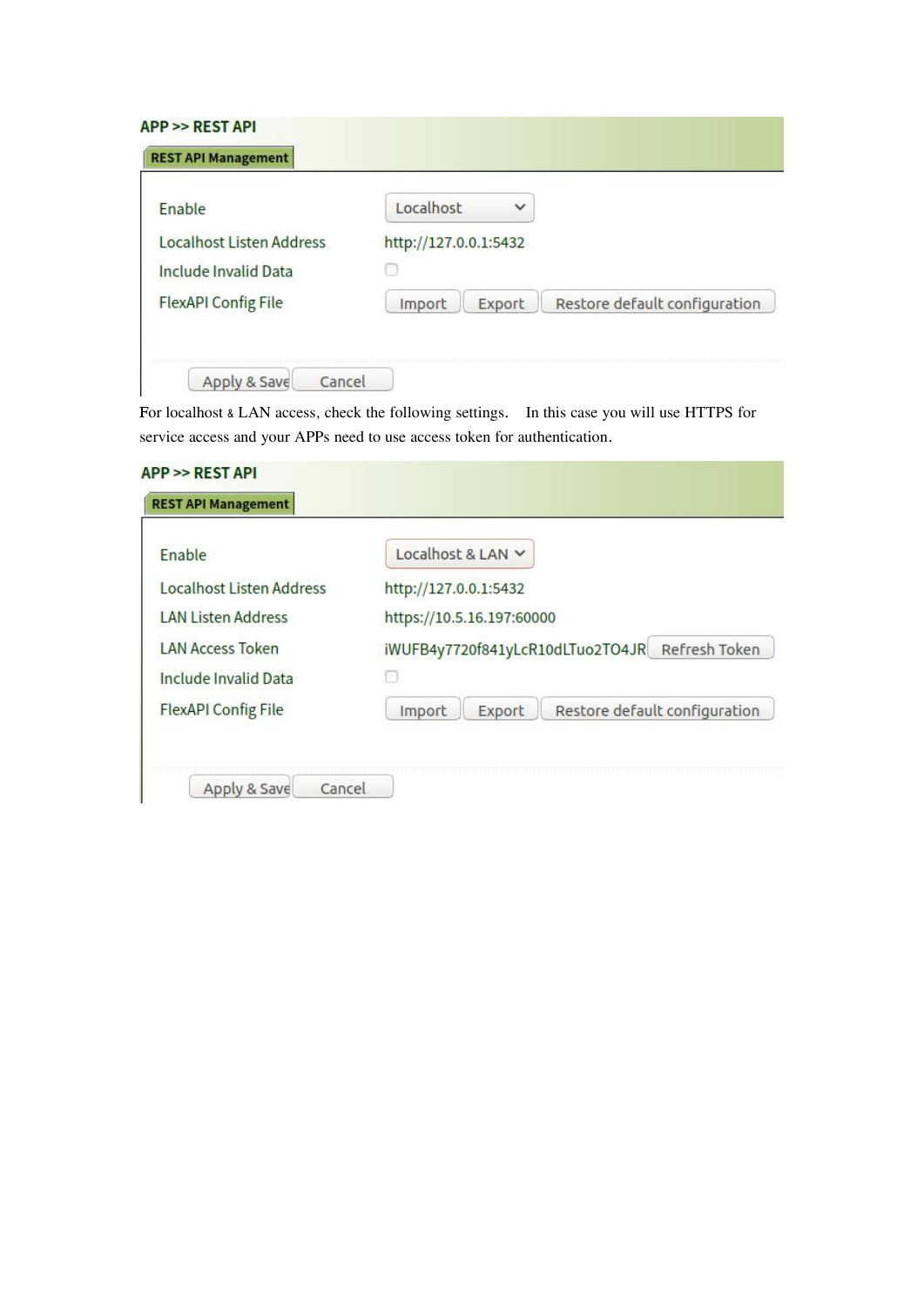# **Device Manager**

FlexAPI mainly focuses on business and application integration. For VG710 system management you could use our Device Manager.

# **What is Device Manager**

- Central management platform for InHand router & gateway
- Intuitive user interface
- Fast & Easy management at scale



Device Manager will simplify your daily tasks such as:

- *Online/Offline statistics*
- *Data usage statistics Location tracking*
- *Signal strength tracking*
- *Configuration backup & restore*
- *Firmware update*
- *Edge Computing deployment*
- *Setup tunnel for remote trouble shooting*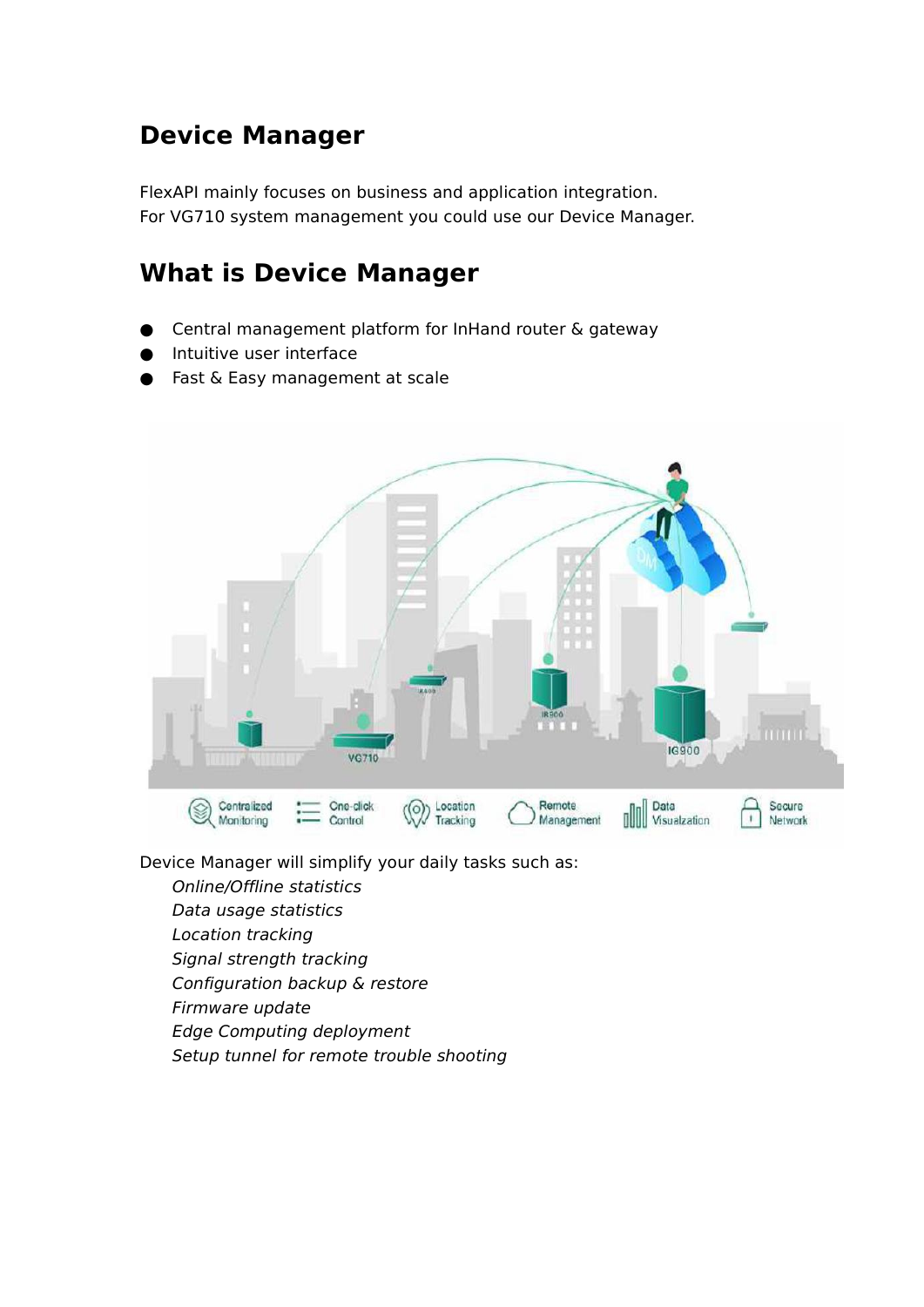## **Effortless Setup**

Easy as 1-2-3

#### **1.Register your Device Manager account**

Please go to <https://iot.inhandnetworks.com> and create your account.

#### **2.Configure VG710 Device Manager settings**

#### Check WebUI: Administration >> Device Manager

*Enable Device Manager, input your registered account, then click Apply & Save. After that, VG710 will automatically connect to Device Manager.*

| <b>Device Manager Enable</b> |                                |                 |
|------------------------------|--------------------------------|-----------------|
| <b>Service Type</b>          | Device Manager<br>$\checkmark$ |                 |
| Server Address               | iot.inhandnetworks.com v       |                 |
| Secure Channel               |                                |                 |
| <b>Registered Account</b>    | liwei@inhand.com.cn            | Sign up/Sign in |
| <b>Site Name</b>             |                                |                 |
| <b>Asset Number</b>          |                                |                 |
| <b>Show Advanced Options</b> |                                |                 |

*Once VG710 is connected to Device Manager, the status shows as below*

| <b>Device Manager</b><br><b>Status</b> |                            |
|----------------------------------------|----------------------------|
| <b>Device Manager</b>                  |                            |
| <b>Device Manager</b>                  | Connected                  |
| <b>Description</b>                     | <b>Connection Accepted</b> |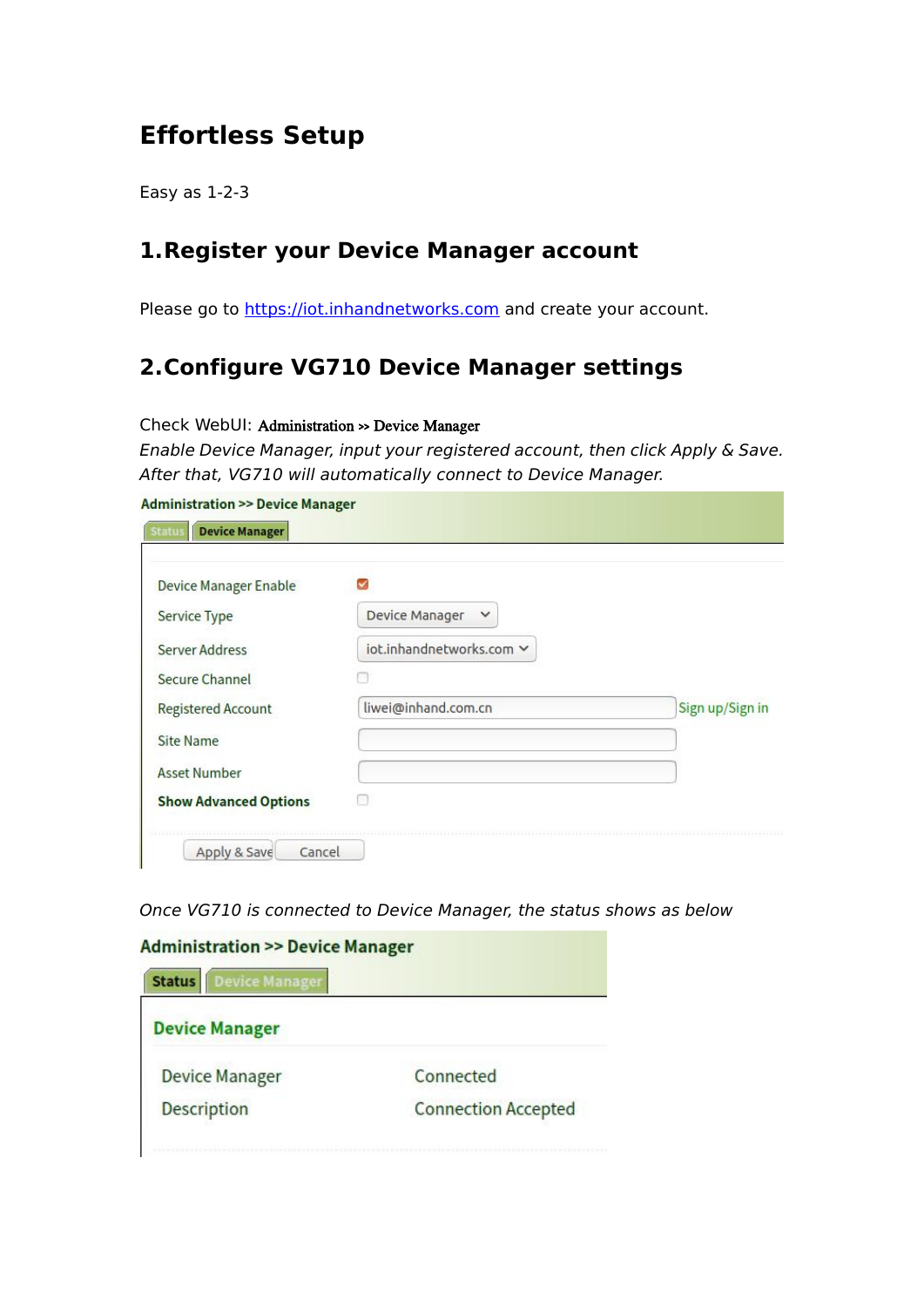# **3.Start monitoring and managing your VG710**

Sigh in <https://iot.inhandnetworks.com> with your registered account. Start managing all your VG710 devices via Device Manager. *List view shows as below*

| $\infty$<br>Device Manager  | Home<br>Home / Gateways / Gateways | Map                 | Gateways          | Config      | Firmware          | <b>Edge Computing</b>           | <b>Administration</b> |                            |                |                | 6                                                   | $\qquad \qquad \oplus$<br>liwei123<br>$\circ$                                                                  |
|-----------------------------|------------------------------------|---------------------|-------------------|-------------|-------------------|---------------------------------|-----------------------|----------------------------|----------------|----------------|-----------------------------------------------------|----------------------------------------------------------------------------------------------------------------|
| Gateways                    |                                    |                     |                   |             |                   |                                 |                       |                            |                |                |                                                     |                                                                                                                |
| 曲<br>Gateways               | All 52                             | Online 2            | Offline 50        |             | Name<br>×         | Search by gateway name          | $\alpha$              | $+$ Create                 | a Import       | [5 Export]     |                                                     | Column Display<br>僵                                                                                            |
| 宜<br>Alert                  |                                    | <b>Gateway Name</b> |                   |             | Signal Strength # | Serial Number $\Leftrightarrow$ | <b>IMSI</b>           | <b>Configuration State</b> | IP             | Action         |                                                     |                                                                                                                |
| <b>Rud</b><br><b>Groups</b> |                                    |                     |                   |             |                   |                                 |                       |                            |                |                |                                                     |                                                                                                                |
|                             |                                    |                     | • GR9021234213125 | auf         |                   | GR9021234213125                 | imsi60568249          | SYNC succeeded             | 182.150.21.232 | $\mathbf{r}$   | $\overline{\mathbb{Q}}$                             | $\mathcal{E}^{\!\!o}$                                                                                          |
| 圖<br><b>Tasks</b>           |                                    |                     | VT7101937000162   | and.        |                   | VT7101937000162                 | imsi93915698          | SYNC succeeded             | 182.150.21.232 | $\mathbf{Z}$   | $\Box$                                              | $\mathcal{S}^{\!s}$                                                                                            |
| 編<br><b>Statistics</b>      |                                    |                     | VG7109999999999   | sail        |                   | VG7109999999999                 | imsi3573673           | SYNC succeeded             | 182.150.21.232 | $\mathbf{Z}$   | $\overline{\mathbb{CP}}$                            | $\mathcal{E}^{\!s}$                                                                                            |
|                             | T.                                 |                     | RW9520657934906   | all.        |                   | RW9520657934906                 | imsi78734604          | fetching config            | 182.150.21.232 | $\mathbf{C}$   | $\Box$                                              | $\mathcal{E}$                                                                                                  |
|                             | $\Box$                             | $\sim$              | RZ3011111111112   | <b>and</b>  |                   | RZ3011111111112                 | imsi15966029          | fetching config            | 182.150.21.232 | $\mathbf{C}$   | $\Box$                                              | $\mathcal{B}% _{T}=\mathcal{A}_{T}\!\left( a,b\right) ,\ \mathcal{A}_{T}=\mathcal{A}_{T}\!\left( a,b\right) ,$ |
|                             | $\mathbb{R}^n$                     |                     | VT7101937000069   | <b>Sull</b> |                   | VT7101937000069                 |                       | SYNC succeeded             | 182.150.21.232 | $\overline{c}$ | $\overline{\mathbb{Q}}$                             | $\mathcal{E}$                                                                                                  |
|                             | Ð                                  |                     | RT9122016442995   | ail         |                   | RT9122016442995                 | imsi71204434          | SYNC succeeded             | 182.150.21.232 | $\epsilon$     | 買                                                   | $\mathcal{E}$                                                                                                  |
|                             | $\Box$                             |                     | RT9121934437729   | <b>A</b>    |                   | RT9121934437729                 | imsi24536417          | fetching config            | 182.150.21.232 | $\mathcal{L}$  | $\overline{\mathrm{L}_{\mathrm{int}}^{\mathrm{1}}}$ | $\mathcal{E}^{\!s}$                                                                                            |
|                             |                                    |                     | IR6993012000000   | <b>Juli</b> |                   | IR6993012000000                 | imsi10973639          | fetching config            | 182.150.21.232 | $\epsilon$     | $\overline{\Box}$                                   | $\mathcal{B}% _{T}=\mathcal{A}_{T}\!\left( a,b\right) ,\ \mathcal{A}_{T}=\mathcal{A}_{T}\!\left( a,b\right) ,$ |
|                             |                                    |                     | R7993012000000    | anth        |                   | IR7993012000000                 | imsi22048374          | fetching config            | 182.150.21.232 | $\epsilon$     | $\frac{1-\epsilon}{2\epsilon}$                      | $\mathcal{E}^{\!g}$                                                                                            |
|                             |                                    |                     |                   |             |                   |                                 |                       |                            |                |                |                                                     |                                                                                                                |

 $\left( \frac{1}{2} \right)$  2 3 4 5 6 >  $\frac{10}{2}$  page  $\vee$ 

#### *Device detail shows as below*

| Competition Device Manager         | Config<br>Home<br>Map<br>Gateways<br>Firmware                                                | <b>Edge Computing</b><br><b>Administration</b>                                             | $\bullet$ liwei123<br>$\oplus$<br>ා                                                                   |
|------------------------------------|----------------------------------------------------------------------------------------------|--------------------------------------------------------------------------------------------|-------------------------------------------------------------------------------------------------------|
| Gateways                           | $\leftarrow$ VG7101234568888<br>Online                                                       |                                                                                            | @ Remote configuration<br>Web management<br>$Q$ Edit<br>$\cdots$                                      |
| <b>Gateways</b><br>鱼<br>Alert      | Serial Number: VG7101234568888<br>Created At: 2020-02-07 17:56:22                            | Device Models: VG710<br>Updated At: 2020-06-10 09:07:25                                    | Firmware Version: 1.0.0.r12723 J.<br>Online Duration: 0 day 0 hour 42 minutes 10 seconds              |
| 58<br>Groups<br>図<br><b>Tasks</b>  | <b>Basic Info</b><br>Remote Maintenance                                                      | <b>Edge Computing</b><br>Alert logs                                                        |                                                                                                       |
| $\frac{1}{2}$<br><b>Statistics</b> | <b>Detailed Information</b>                                                                  |                                                                                            |                                                                                                       |
|                                    | IP: 182.150.21.232<br>RSSI: all off<br>IMSI:<br>Hardware Version:                            | Phone:<br>Configuration State: SYNC succeeded<br>IMEI:<br>Bootloader Version: 2012.07.r238 | Address: 四川省成都市双流区锦华路2段 &<br>Login Protocol: mqtt<br>ICCID:<br>Reconnect Reason:                      |
|                                    | Data Usage                                                                                   | 2020-06                                                                                    | <b>Connection Status</b><br>■ Chart ∨<br>2020-06-09 - 2020-06-10                                      |
|                                    | 1.08<br>0.8<br>0.6<br>0.4<br>0.2<br>0.0B<br>0.08<br>$06 - 01$<br>06-04<br>06-07<br>$06 - 10$ | 06-13 06-16 06-19 06-22<br>$06 - 25$<br>06-28                                              | Abnormal<br>Online<br>Offline<br>$00:00$<br>$06:09$<br>12:00<br>06-09<br>09:48                        |
|                                    | Tasks                                                                                        |                                                                                            | All types<br>All states<br>$\searrow$<br>$\vee$                                                       |
|                                    | Type<br>State                                                                                | Created By<br>Progress                                                                     | <b>Action</b><br>Created At<br>Started At<br><b>Updated At</b>                                        |
|                                    | Fetch running config                                                                         | <b>COMPLETED</b><br>System                                                                 | $C$ 0<br>18 hours ago<br>14 hours ago<br>14 hours ago                                                 |
|                                    | Import firmware package<br>CANCELED                                                          |                                                                                            | $C \n  \n $<br>2 months ago<br>liwei@inhand.com.cn 3 months ago<br>1<br>$10$ / page $\vee$<br>$\,<\,$ |